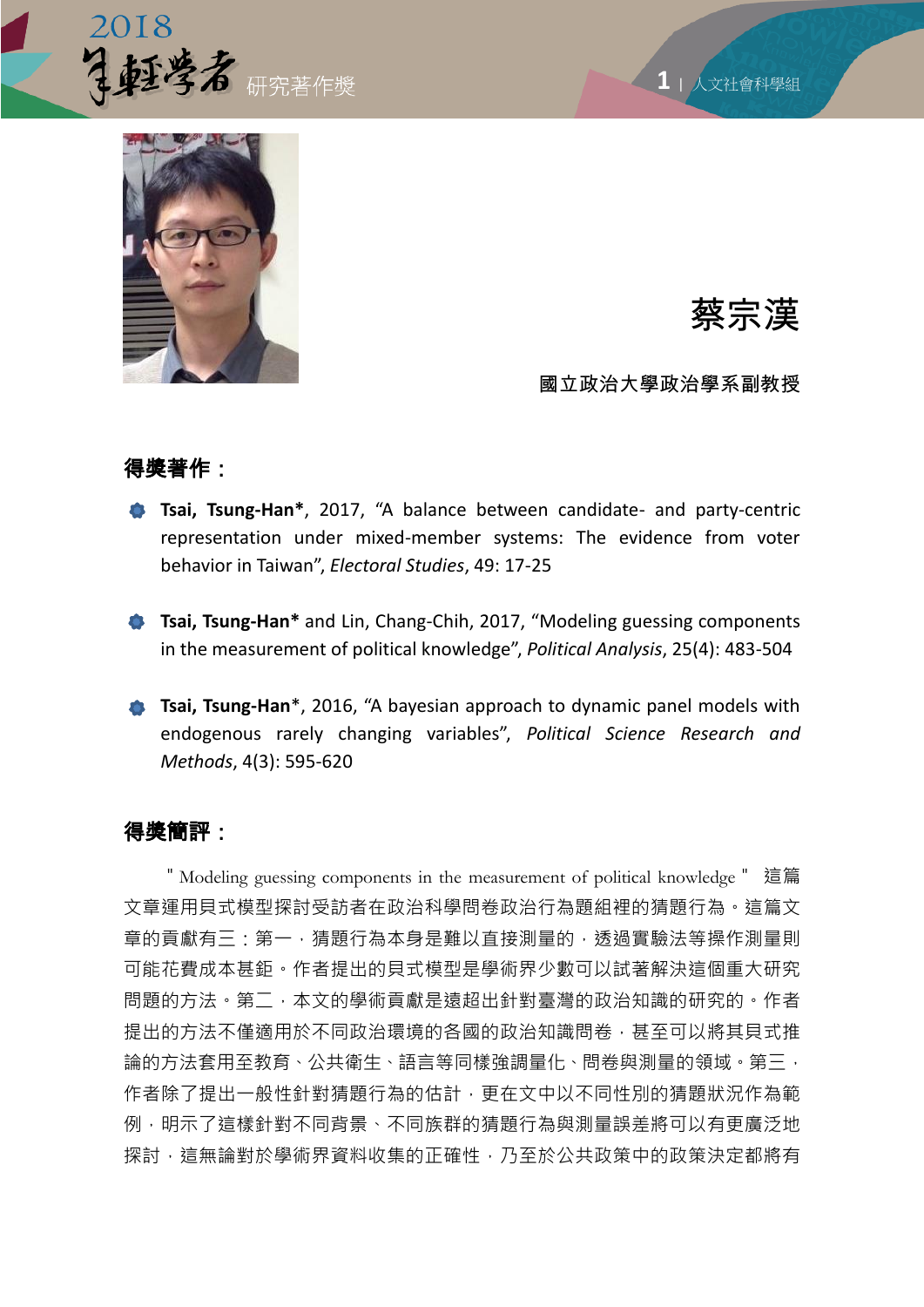深遠的影響。這也是為什麼這篇以臺灣政治學資料為底、探討政治知識這個老題目, 可以刊在政治學目前最頂尖的期刊 *Political Analysis* 的原因。

"A bayesian approach to dynamic panel models with endogenous rarely changing variables"這篇文章提出處理自變數變化量少的一個新的時間序列模型。這模型除了 在方法論上的貢獻外,在作者所使用的拉丁美洲資料中亦出現實質的貢獻:在原本 使用一般線性模型無法找到民主化與社福支出之間的關聯性,但在作者使用這新模 型修正了誤差與估計方式後,確認了民主化對於一個國家社福支出的正面影響。更 進一步地,作者提出的時間序列模型也讓其他研究者更容易估計這自變數偶爾變化 後造成的短期與長期影響。這無論對於民主化的探討、乃至於對於政治理論或公共 政策評估都有助益。

"A balance between candidate- and party-centric representation under mixed-member systems: The evidence from voter behavior in Taiwan"這篇文章內容在於使用貝式模型 來同時估計臺灣選民對於單一選區兩票制的兩票投票選擇。這篇文章貢獻之一在於 引進貝式模型來估計臺灣選民兩票間的連帶關係(在控制其他政黨認同與政策偏好 後,仍有 0.5 的中度相關),第二則是清楚的將臺灣選舉這個案例如何放進整個選舉 研究的領域框架,使臺灣自 2008 年起新的選舉制度可以為投票行為這個領域帶來貢 獻,在研究方法以及知識上均有創見之處。

#### 得獎人簡歷:

2018

研究著作獎

 蔡宗漢博士自 2017 年 8 月起任職為國立政治大學政治學系副教授,並將於 2018 年 8 月起合聘為國立政治大學選舉研究中心副研究員, 過去的學經歷為: 國立中正 大學政治學學士(2002)、國立臺灣大學政治學碩士(2007)、美國聖路易華盛頓大 學政治學博士(2013)、國立政治大學政治學系助理教授(2013.8-2017.7)。

蔡博士的研究興趣與專長為政治學方法論、比較政治與政治經濟學,近年來的 研究主題主要圍繞在兩方面,第一,從新制度論的觀點探究政治制度對於總體與個 體層次現象可能產生的影響,並檢視和改善現行統計模型的缺失。第二,以測量理 論為依據,探討現行測量模型與測量指標在連結「潛在變數」(latent variable)與「外 顯變數」 (manifest variable) 方面可能存在的缺失, 且在現行統計模型的基礎之上, 結合貝氏統計的優點以發展出更能夠反映「資料產生過程」(data generating process) 的統計模型。其研究成果發表於國內外的頂尖學術期刊,包含 *Political Analysis*、*Political Science Research and Methods*、《臺灣政治學刊》以及《選舉研究》,也曾獲得國立政治 大學 106 學年度學術研究優良獎。